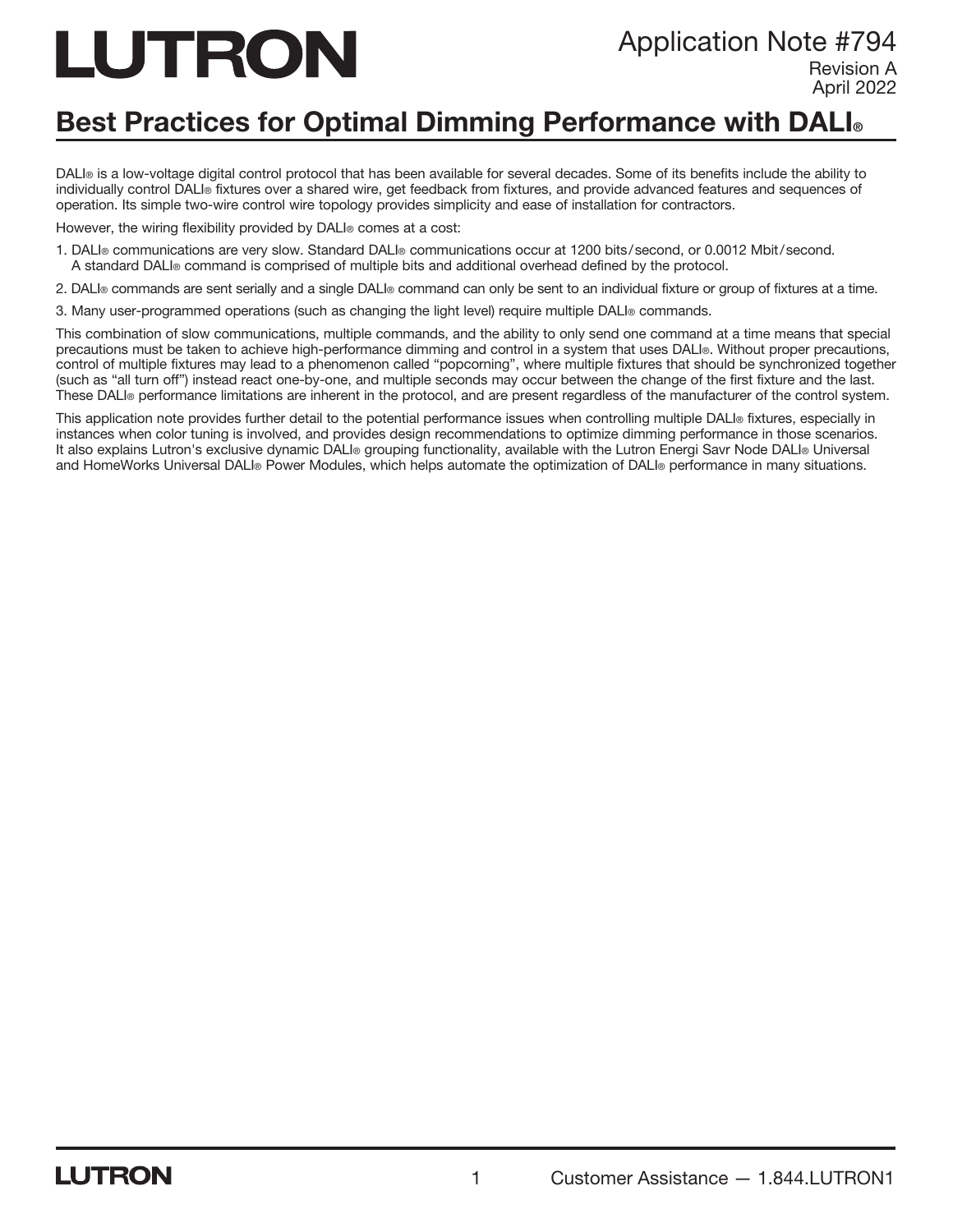# Control Scenarios

Listed below are the two common control scenarios used with DALI®. This section gives insight into the technicalities involved with these control scenarios, which in turn helps better understand the limitations of DALI® communication.

#### 1. Intensity Control Only

 It takes up to four (4) commands for a single group or light fixture to change light intensity. Each command takes 30 ms to send, taking a total time of up to 120 ms before the group or fixture starts to change its level. The time increases linearly as the number of groups or fixtures increases. For a hypothetical application with 64 individual light fixtures, each in its own zone, it can take up to 7.6 s (0.12 s x 64) for all the light fixtures to change intensity.



#### 2. Intensity with Color Control

 It takes up to eight (8) commands for a single group or light fixture to change light intensity and color. Each command takes 30 ms to send, taking a total time of 240 ms before the group or fixture starts to change its level and color. The time increases linearly as the number of groups or fixtures increases. For a hypothetical application with 64 individual light fixtures, each in its own zone, it can take up to 15 s (0.24 s x 64) for all the light fixtures to change intensity and color.

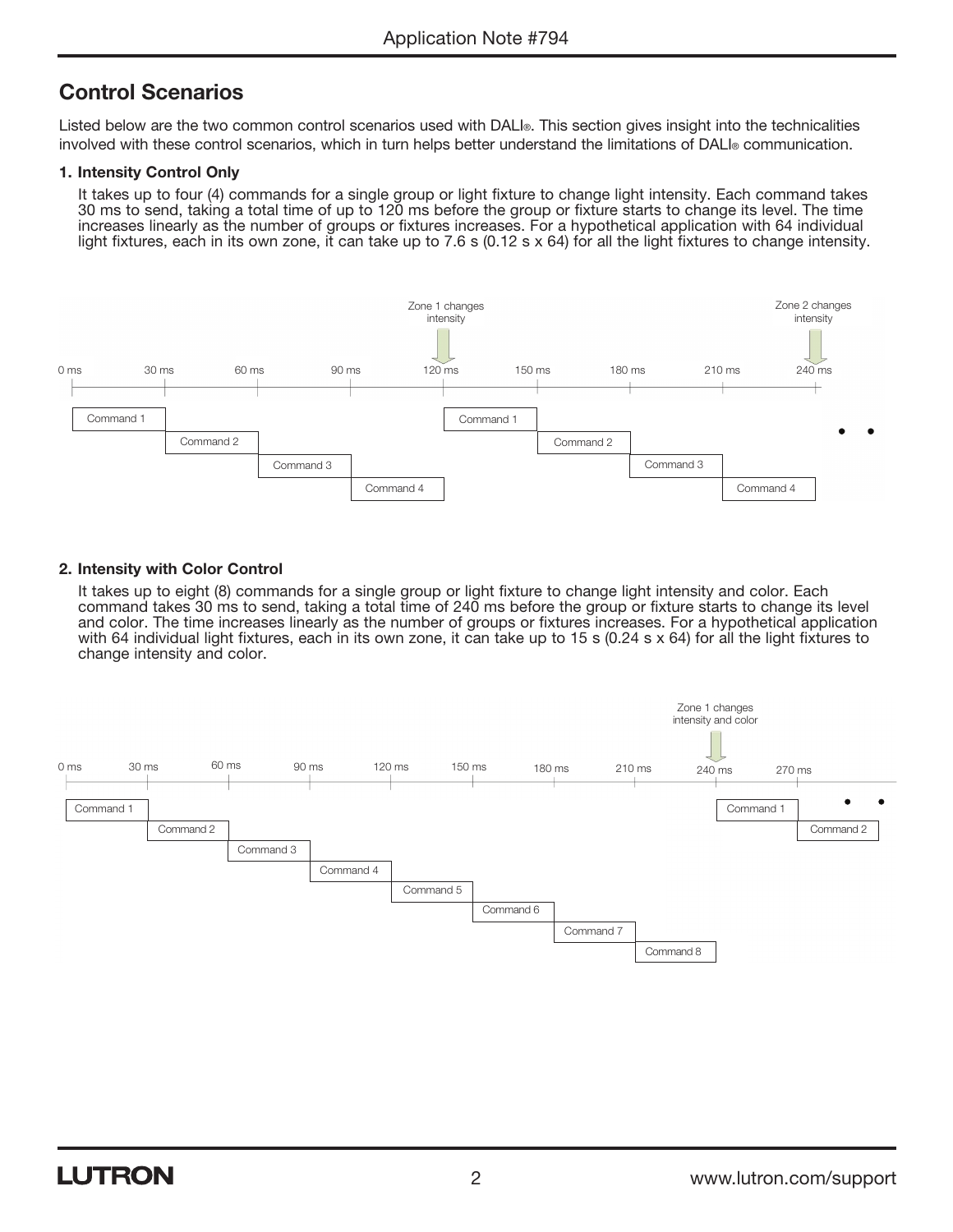## Best Practices for Optimal Performance with DALI<sup>®</sup>

#### 1. Use the DALI® group feature

 The DALI® protocol allows you to assign multiple fixtures on the same DALI® bus to a group. The advantage of a DALI® group is that instead of having to send commands to individual fixtures, a single set of commands can be sent to the group, and each fixture in the group will change color or intensity levels at the same time.

The screenshot of the Lutron Designer software shows an example where there are ten (10) different DALI® fixtures in the living room. Six (6) fixtures have been put together in a zone/group called "Center downlights" and three (3) fixtures have been put together in a zone/group called "Wall accents". This will minimize the number of commands that are used when controlling these zones/groups and therefore will reduce the popcorn effect.

| $\overline{\phantom{a}}$<br>program<br>loads<br>design |                                        | activate          | transfer               |        | diagnostics            |           |  |  |  |  |
|--------------------------------------------------------|----------------------------------------|-------------------|------------------------|--------|------------------------|-----------|--|--|--|--|
| My House                                               | Loads                                  | <b>HVAC Zones</b> |                        |        |                        |           |  |  |  |  |
| $\equiv$ Main home                                     | Edit Fixture Types   Customize columns |                   |                        |        |                        |           |  |  |  |  |
| $=$ Ground floor                                       | Zone #                                 | <b>Zone Name</b>  | <b>Fixture Wattage</b> | Load # | <b>Load Type</b>       | Interface |  |  |  |  |
| Dining room                                            |                                        | Center downlights | 13                     |        | DALI Intensity and CCT |           |  |  |  |  |
| $+ $ $\bullet$ $\bullet$ $\times$ Edit<br>Living room  |                                        |                   | 13                     | 2      | DALI Intensity and CCT |           |  |  |  |  |
| <b>Kitchen</b>                                         |                                        |                   | 13                     | 3      | DALI Intensity and CCT |           |  |  |  |  |
| Equipment room                                         |                                        |                   | 13                     | 4      | DALI Intensity and CCT |           |  |  |  |  |
| -1st floor                                             |                                        |                   | 13                     | 5.     | DALI Intensity and CCT |           |  |  |  |  |
|                                                        |                                        |                   | 13                     | 6      | DALI Intensity and CCT |           |  |  |  |  |
|                                                        |                                        | Wall accents      | $\overline{z}$         | 7      | DALI Intensity and CCT |           |  |  |  |  |
|                                                        |                                        |                   |                        | 8      | DALI Intensity and CCT |           |  |  |  |  |
|                                                        |                                        |                   |                        | ۹      | DALI Intensity and CCT |           |  |  |  |  |
|                                                        |                                        | Cove Light        | 48                     | 10     | DALI Intensity and CCT |           |  |  |  |  |

 Group and zone have been used interchangeably in the above example. But for commercial spaces, DALI® Universal can have fixtures spanning across numerous zones. In such cases, to achieve the best dimming performance, DALI® Universal uses what Lutron calls dynamic DALI® grouping - the DALI® Universal will assign a DALI® group to the 16 largest zones in the space. When the zone that is assigned a DALI® group is commanded to change levels, all the loads within that zone will change levels simultaneously, as a group command can be used.

#### 2. Use Timeclocks to turn ON and OFF the lights in a space when there is no occupancy

 The turn ON and turn OFF events often have the worst popcorning effects, visually—and this effect is common in an open office setup wherein occupancy sensors are used to trigger turn ON and turn OFF events. One way to avoid this popcorning effect is to have the turn ON and OFF events happen outside of the office hours, when there are no occupants in the space to observe it. This can be achieved by setting up Timeclock events.

 The screenshot below shows Timeclock events in the "Open Office" area being set to turn ON and turn OFF the lights at 7 AM and 7 PM respectively, outside of the typical office hours of 8 AM to 5 PM—and the second screenshot below shows occupancy sensor being enabled only outside of the 7 AM to 7 PM time period.

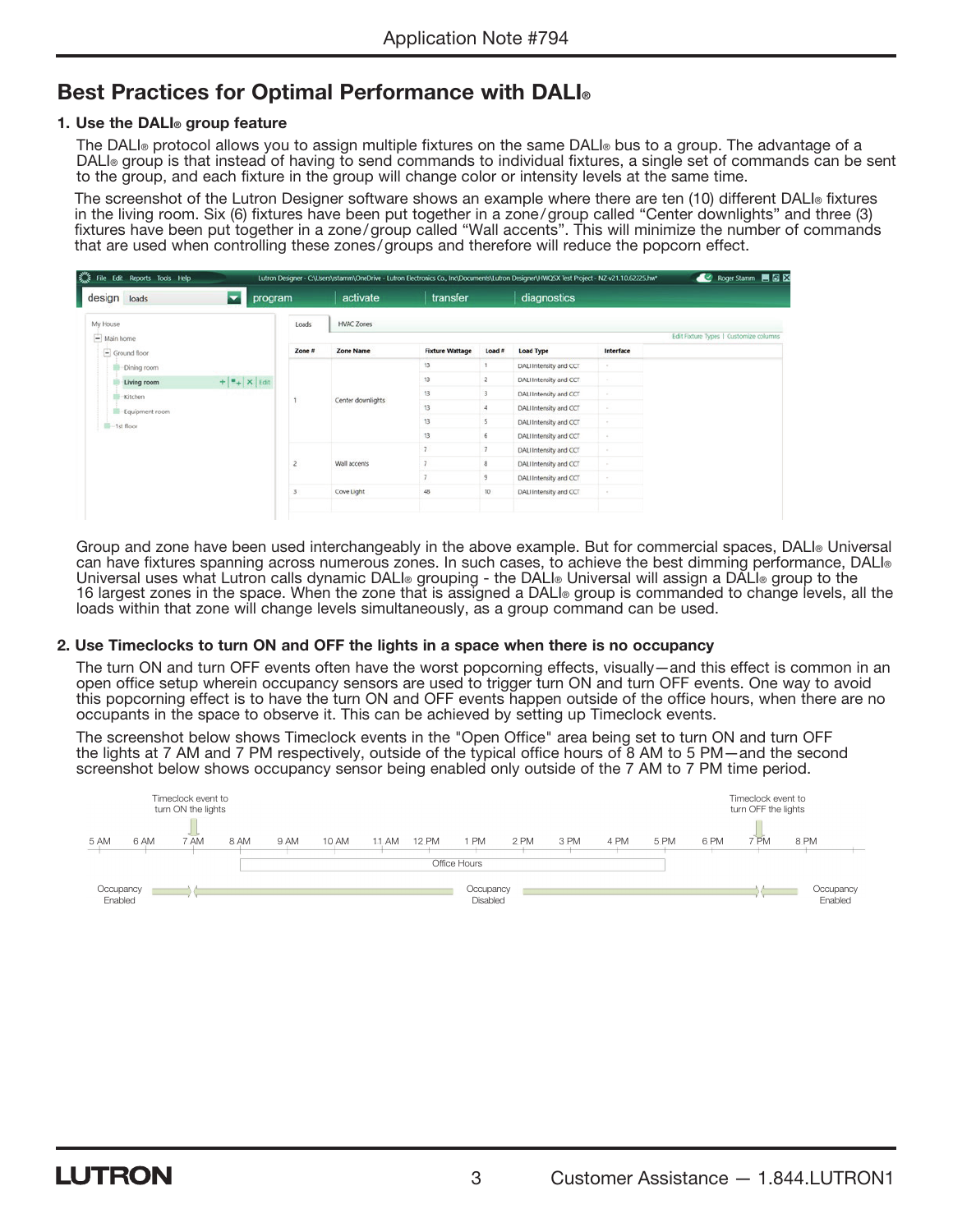## Best Practices for Optimal Performance with DALI® *(continued)*

#### 3. Use longer fade times

 In a restaurant space, use a 5 minute fade to change the scene from lunch to dinner. This will make the asynchronous behavior of light fixtures less noticeable.



#### 4. Use the same fade times throughout the project

 The Lutron Designer software allows great flexibility of choosing independent fade times for every control of a single lighting zone. However, every time the fade time is changed for a DALI® zone, more commands will need to be sent to change intensity or color and the popcorn effect will be worse. To minimize the popcorn effect from DALI® fixtures, it is best to use the same fade time everywhere in the project where the DALI® zones are controlled. This can be achieved by buttons on different keypads that control the same zone(s), occupancy sensors and time clock schedules.

 The screenshot below shows an example of a button that has a 2 s fade time for the living room "Wall accent" lights and a 3 s fade time for the "Center downlights" and the "Cove light". By using the same fade times everywhere, these zones are controlled and will lessen the popcorn effect.

 Note that it does not make the popcorn effect worse when different zones have different fade times. The popcorn effect is only made worse when different buttons, occupancy sensors or time clocks have different fade times for the same lighting zone(s).

| design                           | program<br>devices                                       | activate<br>≂                                                                | transfer                                                                                                                                                                                   | diagnostics                        |                          |                  |                  | $D_{\text{in}}$                             |
|----------------------------------|----------------------------------------------------------|------------------------------------------------------------------------------|--------------------------------------------------------------------------------------------------------------------------------------------------------------------------------------------|------------------------------------|--------------------------|------------------|------------------|---------------------------------------------|
| Device Location:                 | ▼<br>. I Ground Boor I Living room I Alisse entry keypad | Button Number 1 Alias Entertain<br>Button Type: Single Action                | (2)<br>LED Logic Scene                                                                                                                                                                     | Program Type Normal<br>2 Cycle Dim | $\overline{\phantom{a}}$ |                  |                  |                                             |
| -12<br>w<br>CCI<br><b>Button</b> | 0.00<br>bi-<br><b>Survey</b><br>0.76                     | Press On<br>Programming Defaults: Project Default<br>Expand all Collapse all | Double Tap<br>Hold<br>$\overline{\phantom{a}}$<br>Assignable Items Show All \ Lighting - Zones                                                                                             | Current Area<br>in.                | ►                        | Share this scene | Use shared scene |                                             |
|                                  |                                                          |                                                                              | - Living room V 3 of 3 Active Zones Varying Properties   (350010)<br>Center downlights (Multiple Loads)<br>Wall accents (Multiple Loads)<br>100% 3500 K)<br>Cove Light (10)<br>85% 3500 KG | 75% 3500 K                         |                          |                  |                  |                                             |
|                                  |                                                          | Type                                                                         | <b>Item Description</b>                                                                                                                                                                    | $\theta$                           | Setting                  |                  | Fade 0<br>Delay  | 全<br>$\equiv$<br>prnize columns<br>$\theta$ |
|                                  |                                                          | Lighting - Zones                                                             | C Main home * Ground floor * Living room * Center downlights                                                                                                                               |                                    | 75% 3500 K)              | 3s               | 0s               |                                             |
|                                  |                                                          | Lighting - Zones                                                             | C Main home > Ground floor > Living room > Wall accents                                                                                                                                    |                                    | 100% 3500 K              | 2s               | 0s               |                                             |
|                                  |                                                          | Lighting - Zones                                                             | C Main home > Ground floor > Living room > Cove Light                                                                                                                                      |                                    | 85% 3500 K)              | 3s               | 0s               |                                             |

 Another scenario where different fade times may need to be utilized is during Turn ON and Turn OFF for light fixtures in a room. For example, when a room becomes occupied it may be desirable to have the lights Turn ON quickly and a common fade time is 2 s or 3 s. However, when a room becomes unoccupied it may be desirable to have the lights Turn OFF over 10 s allowing time to completely exit the room. In this case, programming the "ON" button with a 3 s fade time and the "OFF" button with a 10 s fade time would make the popcorn effect worse. An alternative solution would be to program the "OFF" button to have a 7 s delay followed by a 3 s fade time.